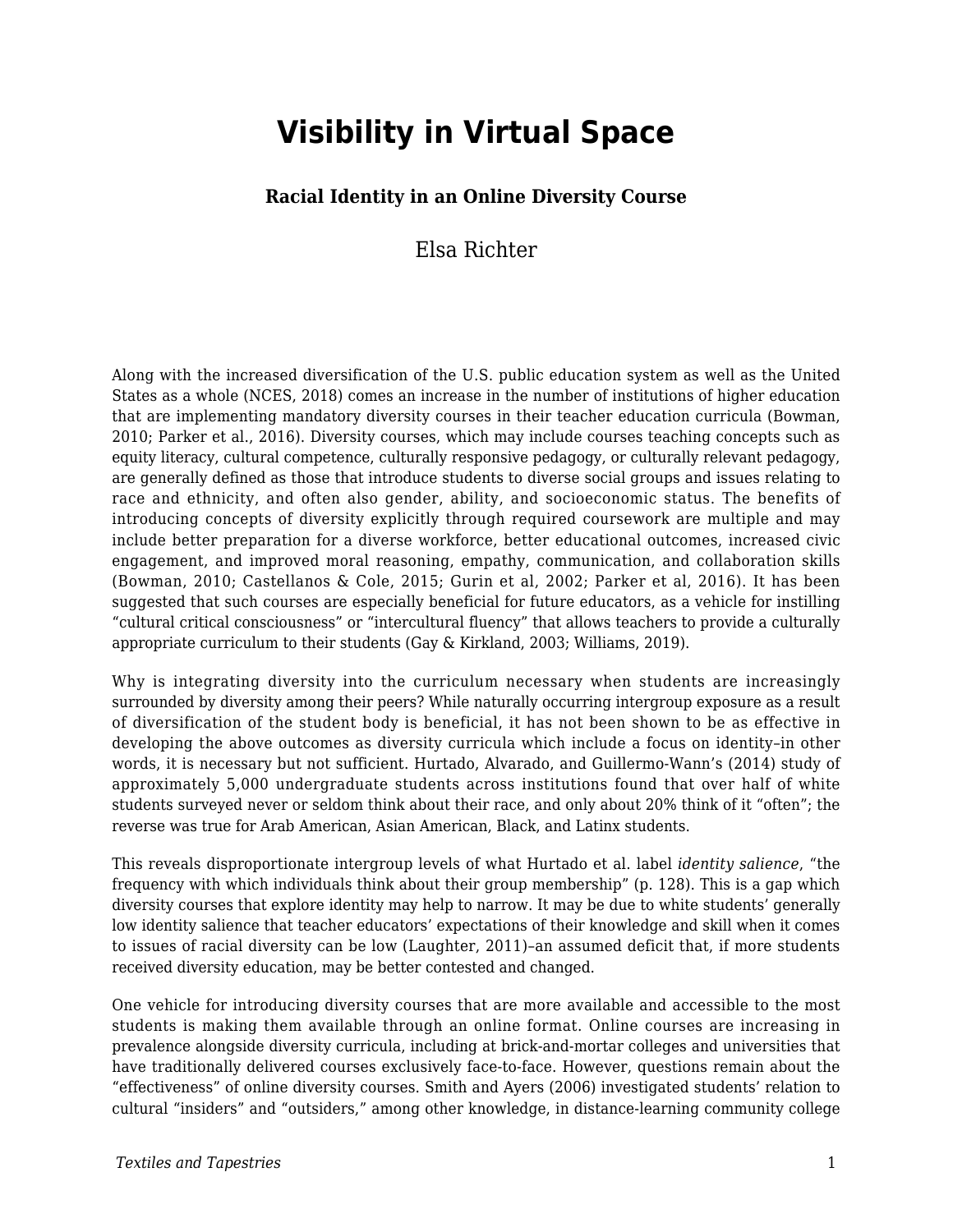courses, and conclude that the online format "may not solve problems of equity and inclusion. In fact, it may even exacerbate such problems" (p. 413)–certainly an undesirable quality in any course, but especially ironic for one concerning diversity with the goal of teaching inclusively. More recently, however, Stauss, Koh, and Collie (2018) assessed social work students' awareness of cultural diversity and oppression in online and face-to-face diversity courses. They reported significant improvements in both contexts, with no significant differences between groups, suggesting the potential for successful execution of an existing diversity course curriculum in an online format. This contradiction in the existing literature suggests the need for further exploration of the perceptions of online diversity courses for those involved in them.

As a white female instructor of an online teacher education course on diversity, I engaged in this selfstudy to examine my practices not only as an online instructor but as a white instructor of diversity material. Self-study is necessary for those of us in this position, as Gloria Ladson-Billings (1999) has observed, "Teacher educators are reluctant to address their own culpability in reproducing teachers who cannot (and will not) effectively teach diverse learners" (p. 98).

The appropriateness of a white person teaching courses on race could be, and has been, called into question on legitimate bases. On the other hand, some scholars argue that allies, including those who identify as white, need to take up their fair share of the work of social justice and not place the burden solely on the shoulders of people of color:

It is necessary to explode the widely-disseminated myth that the minority scholar, for example, not only is a purveyor of difference but also represents its most competent spokesperson. Such a purview fails to account for the fact that not all minority scholars are interested in investigating 'minority issues.' ... This strategic segregation directly impinges on the minority scholar's right to academic freedom. (Aching, 1996, pp. 288-289)

When beginning to teach this course, I struggled with how to address my own identity as a white scholar. I perceived my race to be a weakness in my qualifications – or, more accurately, I believed my race to be a potential weakness in the eyes of my students. Once the course began, however, I also noted that most of my students shared similar racial and socioeconomic backgrounds to my own, and I decided that, despite my discomfort, I could support my students' professional teacher identity development by urging them to consider the influence of their privilege and whiteness, when relevant, in their role as teacher. I decided to be open in acknowledging this influence, modeling reflexivity in the spirit of Mezirow (1991), who argues that transformative learning occurs in the presence of challenging one's core identities, a process often met with feelings of discomfort and vulnerability, and often – when one holds dominant identities – avoidance, which I recognized as exactly what I had been tempted to do. In order to foster transformative learning in my students, I need them to be open, so I decided that I needed to model this openness myself. Julian Kitchen (2019) came to a similar conclusion in a recent study, suggesting that "relational approaches, in which teacher educators are humble, vulnerable and receptive, can create safe spaces for teacher candidates to examine their resistance in order to become more inclusive as teachers."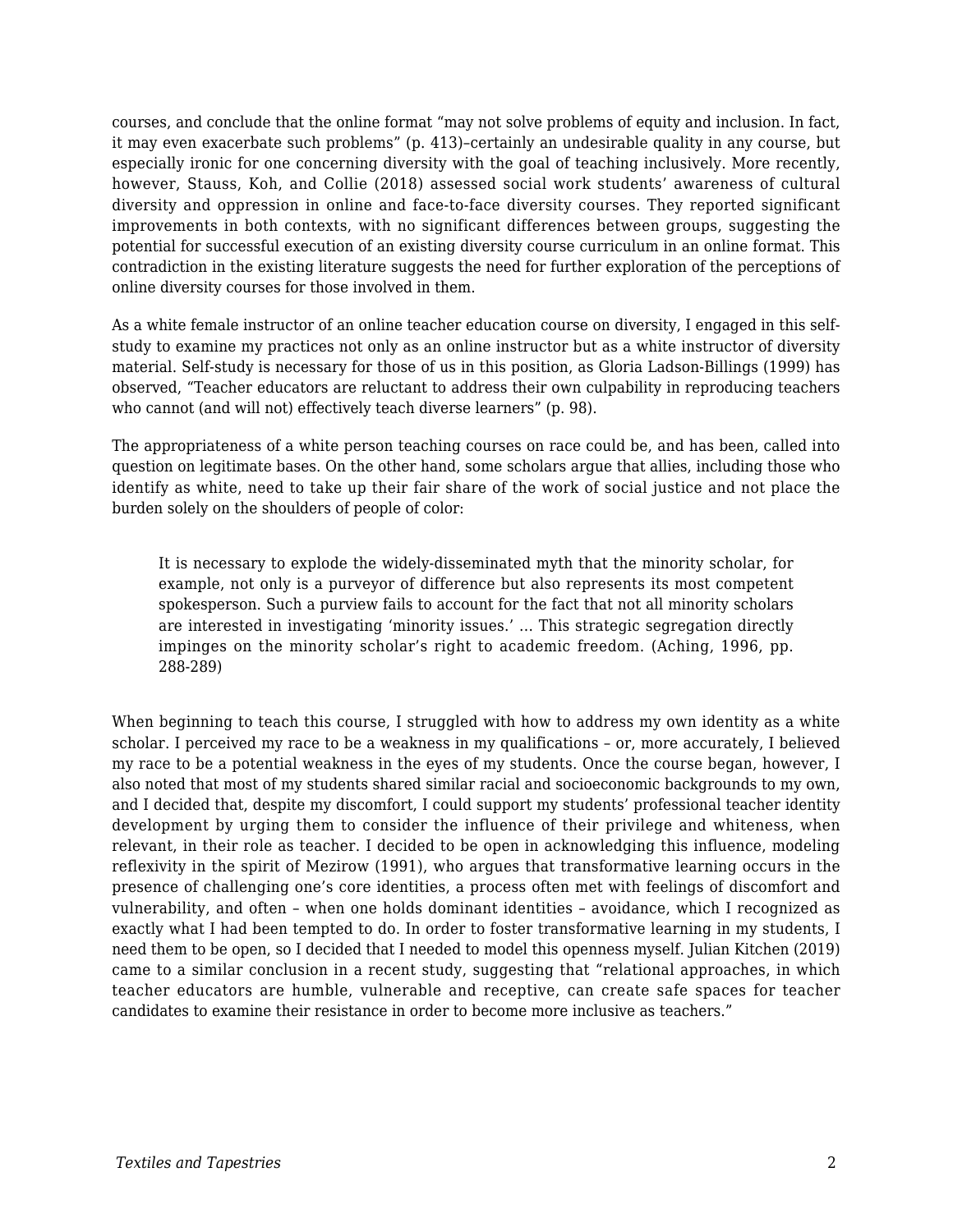### **Context of the Study**

Self-study serves us as a tool to maintain and develop our professional identity. As Lunenberg, Zwart, and Korthagen (2010) explain, "[i]dentity is socially constructed by how others perceive and define us, by our relationships with others, and by the setting ... to be a teacher educator at this time, in this culture, is complex, culturally determined, and dialogical" (p. 1281). This is especially the case when teaching courses that deal with issues of social justice and diversity. In these cases, the teacher educator's identity is brought to the forefront by class discussions and debates around social identity and its meaning and power in student-teacher interaction.

This self-study was conducted in the context of a case study I conducted of a diversity class I taught, which I am developing into my dissertation. The dual nature of my positionality as instructor and researcher prompted me to do a self-study alongside my educational case study. I felt that dedicating this space to reflexivity was necessary to provide a balance to the analytic nature of the rest of the project, which Feldman (2003) points out, "while satisfying criteria for validity, do not allow for the subtleties required to present one's way of being to others" (p. 27).

I utilize Korthagen and Verkuyl's (2002) theory of professional identity to investigate the role of my disclosures about my own identity, and my students' perceptions of identity*,* in the effectiveness of my teaching of a diversity class on race and racism. Korthagen and Verkuyl explain that, in their own self-study, "we could not undertake this enterprise without questioning our own professional identities and missions as teacher educators A major role must be reserved for reflection on one's own professional identity and one's social-pedagogical goals and responsibility" (pp. 43-44). Therefore, in a course that grapples with race and identity, my own race and identity must be addressed both internally via reflection and externally, via acknowledgment to my students.

Another important element to the context of this study is that the class is held entirely online. In the past few years, more self-studies are beginning to focus on the growing area of online teacher education (Cutri & Whiting, 2018). This provides an opportunity for expansion of S-STEP methodology (Hamilton & Pinnegar, 2017; Dacey et al, 2017). It is, in fact, an ideal environment in which to conduct a self-study as defined by LaBoskey's (2004) criteria, as the "construction, testing, sharing, and re-testing of exemplars" are retained as written record via the course materials themselves; the Blackboard LMS serves as a validation tool, as it has preserved every word of my interactions with my students in their original context.

### **Objectives of the Study**

The areas of exploration in this study are twofold. First, I considered my own racial identity and how explicit acknowledgment of it, and its influence on my professional identity as a teacher educator, affects students' own racial identity development. Smith, Kashubeck-West, Payton, and Adams (2017) point out that "underlying White professors' impostor syndrome is the fear that we are not as far along in our understanding of our Whiteness and racism as we think we are or should be, and that this deficit will be exposed if we dare to speak about race in the company of others" (p. 657).

The second area of focus in this study is the confounding factor of the course being online. The experience of a white person teaching ethnic and racial diversity has previously been explored in selfstudies (Bass, 2002), and I will apply a similar lens to an online context, exploring my legitimacy as a white woman teaching a diversity class. My racial identity was made visible to students through my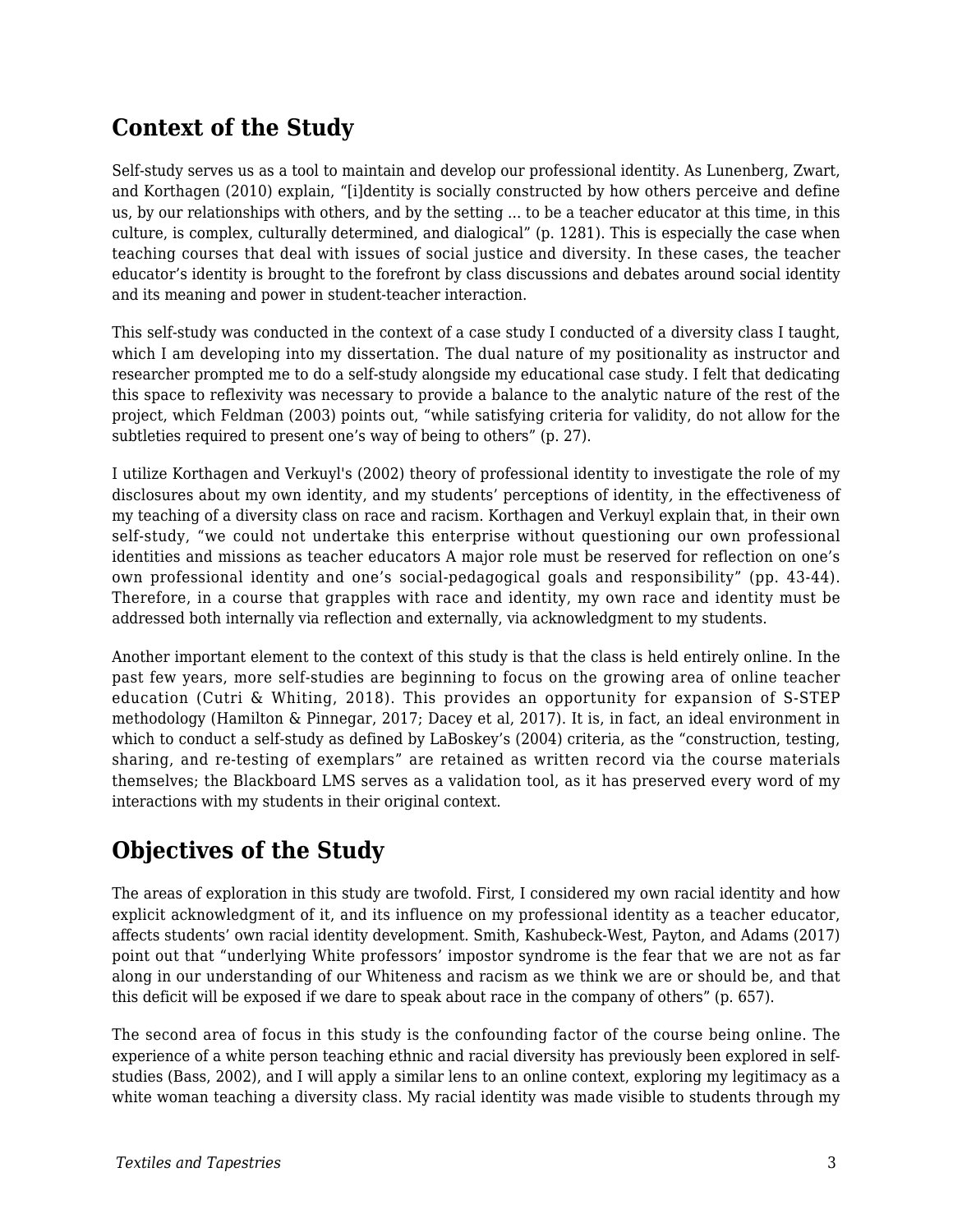modeling of course assignments and engagement of identity-related course content with students on the discussion board. Students were also able to make judgments about my racial identity based on my physical presentation in video lectures, avatar, and photos I posted. In this exploration, I seek to investigate the role of these disclosures about my own identity, and my students' perceptions of online race and identity-centered class discussions*,* in the effectiveness of my teaching of a diversity class on race and racism. While such discussions are often faced with resistance from students, the online element may change the nature of students' engagement with each other and the material, in part because thoughts committed to written text are rendered immortal, a permanent record that prompts more hesitation and reluctance from its authors than if the words were spoken face to face (Ham & Davey, 2002).

In addition to these objectives specific to this study's context, I also subscribe to the broader, collective objective of all quality self-study research, to find commonalities in experience–"to see if the case for me is also the case for you" (Ham & Kane, 2004, p. 117).

## **Methods**

The participants of this study are the 35 students in my course and me. The research plan was reviewed by institutional IRB and, perhaps unsurprisingly as is sometimes the case with self-study research work, the project was deemed "not research" (Ham & Kane, 2004). Three data sources were utilized for this study: first, students wrote reflections on the course content, which I coded and analyzed for reflectivity on their own identity. In their reflections, students were encouraged to respond to the following prompts: "What was the most challenging part of this class?" "Which diversity competencies1 did you achieve from this class?" "What suggestions would you provide future students and/or instructors of this class?" Secondly, I used reflective journaling as a primary data source throughout the course, which was analyzed and mined for meaningful excerpts. In order to determine what constituted meaningful excerpts, I utilized in vivo coding as described below, and cross-referenced my own codes with those reflected in students' writing, to identify patterns in experiences that students and I shared, as well as incidents that we may have both written about but interpreted differently. Finally, I used students' evaluations from the course as an anonymous source of relevant insights they may have had into my teaching. Frederick Lighthall recommends examining one's own teaching by "study[ing] students' responses to one's efforts" (2004, p. 208), which implicitly suggests that student evaluations and course reflections would constitute a legitimate data source for such a self-study.

While I conducted this self-study as an independent researcher (e.g. in the absence of "critical") friends"), I have strived to meet and exceed standards for trustworthiness and validity while analyzing these three data streams. In accordance with LaBoskey's (2004) criteria, it is self-initiated, improvement-aimed, and utilizes qualitative research methods. It is also interactive in that I engaged in discussions of teacher identity with students throughout the semester as well as provided responses to their reflections, and in my analysis of these discussions, I engaged in multiple cycles of interpretation. In alignment with my research question, coding was open and a priori; I did not want to impose any assumptions I may have made about the student experience onto their own words. I applied both *in vivo* and *emotion* coding following Saldaña's (2016) recommendations of both coding methods for "attuning yourself to participant perspectives" (p. 73). I also applied *emotion* coding (Saldaña, 2016; Prus, 1996) in order to properly attend to the participants' feelings and personal experiences.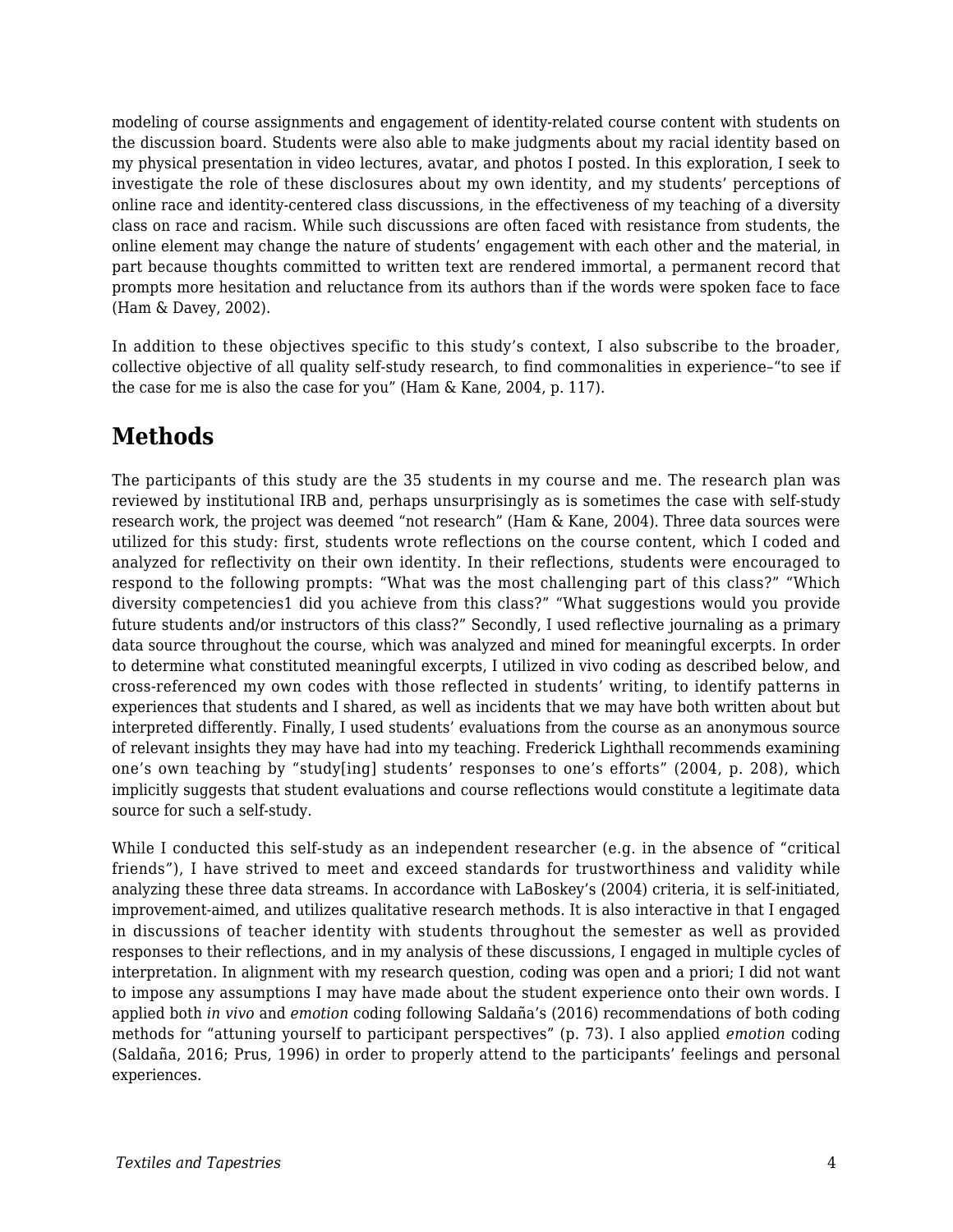While maintaining standards of integrity and trustworthiness in alignment with accepted guidelines and recommendations for the field of self-study, I fall back on the reminder that "it is the reader of a report who ultimately judges the validity of the study by considering whether it is informative, relevant or useful in his/her own setting" (Vanassche & Kelchtermans, 2015, p. 518).

### **Outcomes**

"Diversity competencies" are 14 institutionally-defined outcomes of diversity courses, described in general as "the awareness, knowledge, and skills necessary to function productively in a complex global society, by fostering an understanding of and respect for differences among individuals and groups of people."

#### *Student Feedback*

**Reflections**. Analysis of students' reflections on their own professional identity development uncovered three themes that appeared across five or more reflections: recognition of whiteness, reflection on online discussion, and implications for teaching practice.

**Recognition of Whiteness.** Acknowledgment of racial privilege and the impact of one's whiteness on their perception of the world often emerged in response to the "challenges" prompt, as students recognized the discomfort of these realizations. This pattern is evident in statements such as

Frankly, the most challenging part of this class was the very first reading I did. [It] forced me to spend some time contemplating what my privilege means for the career path I intend to follow. Thinking hard about myself was the most challenging part, as self-reflection has not always come easy." "This [class] made you think intellectually about how and why we present ourselves the way we do. I really enjoyed this because not only did it make you think, but we realized we don't typically walk around saying 'Hi my name's Jamie and I'm white' just because it's typically assumed.

**Reflection on Online Discussion.** For many students, this was the first online course they had taken. References to the online aspect of the course typically voiced trepidation towards the format or appreciation of the interactive nature of the discussion boards, which were an important and required part of the course. Positive reactions to the discussions included comments such as "I loved... the ability to look at other students' work. I grew through the sharing of my own opinions and the comments of others on my own work. I don't think that this class would have been as impactful for me if it weren't for the online structure filled with discussion boards and peer responses." "I really enjoyed the discussion board for this reason; it held each of us accountable for having positions and opinions." Negative reactions included "At times I did struggle with discussion board responses. I found that it was a very open space and I felt very vulnerable. This is something that I typically would not feel in a classroom setting if it was in-person feedback, but something about the 'behind the screen' users made me feel unsure and hesitant in my responses." "I think it's really easy to disregard viewpoints in the discussion board... that differ from yours I think I wish I had sought out opinions that were different than my own when I was reading through and commenting on others' reflections." And "The only thing I'd like to suggest that the class would do in the future is to make the discussion posts anonymous It is imperative to have open and honest 'conversations' through these posts, and I felt like students, including me, shied away from sharing some details and thoughts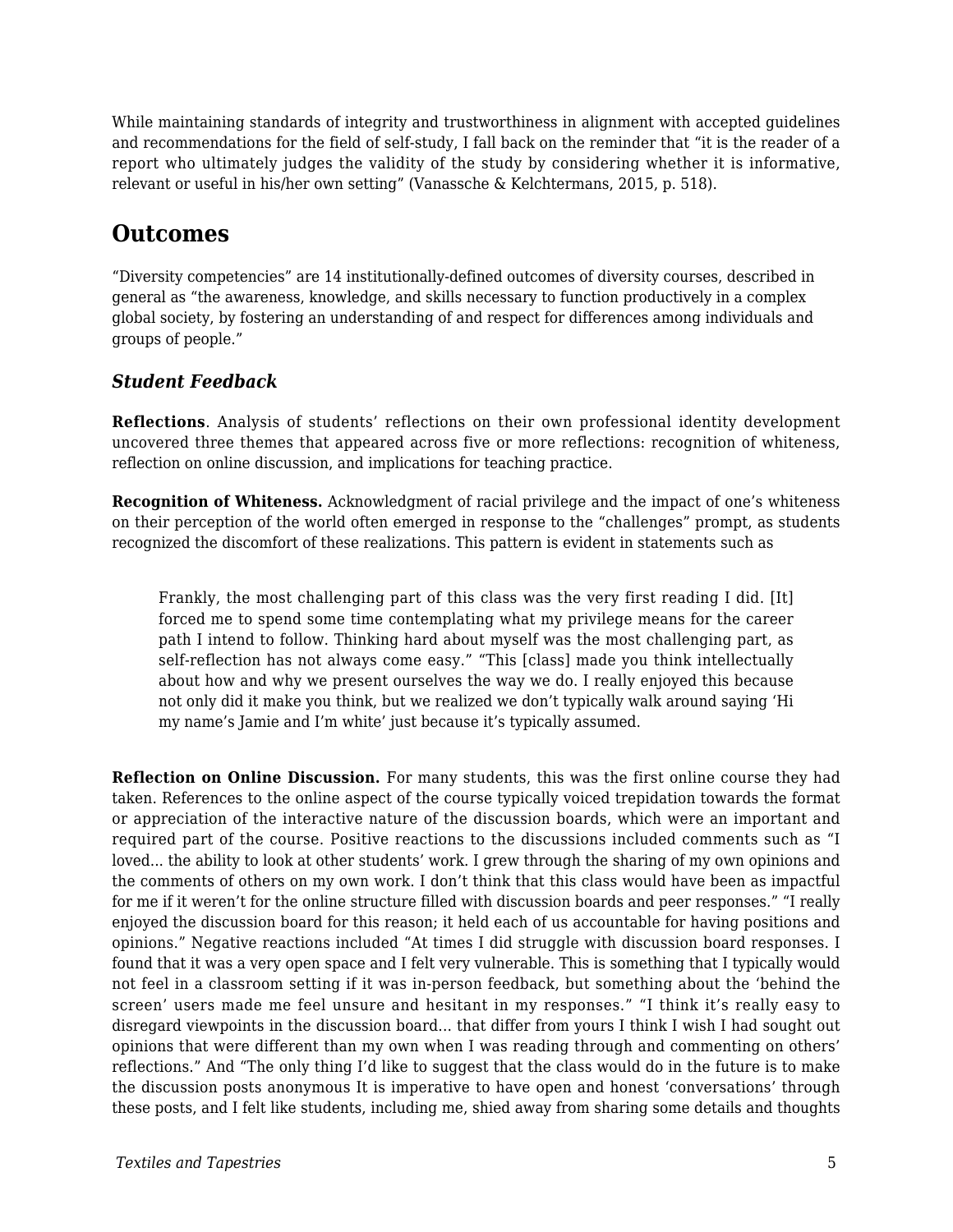knowing that their name would be associated with whatever they say."

**Implications for teaching practice.** The final theme that emerged across reflections was the potential applications of course material to their professional praxis.

*My hope is that I can continue this work and have a really solid foundation of what my role as a privileged white female is, and then work these ideas into my classroom in a creative way in an attempt to make some change.*

*I believe that being cognizant of my privilege puts me at an advantage when dealing with people from all backgrounds because although I may not fully grasp where they are coming from I am self-aware in a way that makes me more understanding.*

**Course Evaluations.** Course evaluations did not provide a useful source of triangulation, as the content was not very substantive. The relative ineffectiveness of student evaluations of instructors as an assessment tool in isolation has been noted and seems to be at play in the present study as well (Boring et al., 2017; Zabaleta, 2007). Likert responses concerning organization and course assignments did not align with research questions and were disregarded in this analysis; only qualitative responses were considered. Qualitative responses were optional, and therefore many chose not to provide them. Students who did provide qualitative feedback responded to three prompts, all listed below.

| Prompt                                                                       | <b>Response</b>                                                                                                                                                                                                                 |
|------------------------------------------------------------------------------|---------------------------------------------------------------------------------------------------------------------------------------------------------------------------------------------------------------------------------|
|                                                                              |                                                                                                                                                                                                                                 |
| What to you were the most<br>beneficial aspects of this<br>course?           | I have expanded my knowledge on how to be inclusive to students<br>with different backgrounds in many varieties of ways.                                                                                                        |
|                                                                              |                                                                                                                                                                                                                                 |
|                                                                              | I learned many different things about [E]nglish language learners. I<br>learned about different policies and racisms effects people.                                                                                            |
|                                                                              |                                                                                                                                                                                                                                 |
|                                                                              | the beneficial aspect of this course was being able to communicate<br>with other students that were taking this class even though it was<br>online.                                                                             |
|                                                                              |                                                                                                                                                                                                                                 |
| What changes would you make<br>to this course and why?                       | the mini-projects I felt were more informative than all the reading.<br>Less reading and more activities                                                                                                                        |
|                                                                              |                                                                                                                                                                                                                                 |
|                                                                              | It would've been helpful to have that list you gave us for the<br>midterm maybe at the beginning of the semester. There was a lot of<br>readings and it would've been nice to see what information we<br>should be focusing on. |
| Would you recommend this<br>instructor to other students?<br>Why or why not? | N/A; notably, none of the responses here were identity-related. Of<br>the 10 qualitative responses, 9 were affirmative, and one was left<br>blank.                                                                              |

#### *Personal Findings*

One theme is that of tensions inherent in me, as an educator, presenting and discussing aspects of my identity, and the corresponding potential for imposter syndrome, as a pedagogical tool. A teacher of diversity courses who wishes to be authentic must walk a fine line between "exposing one's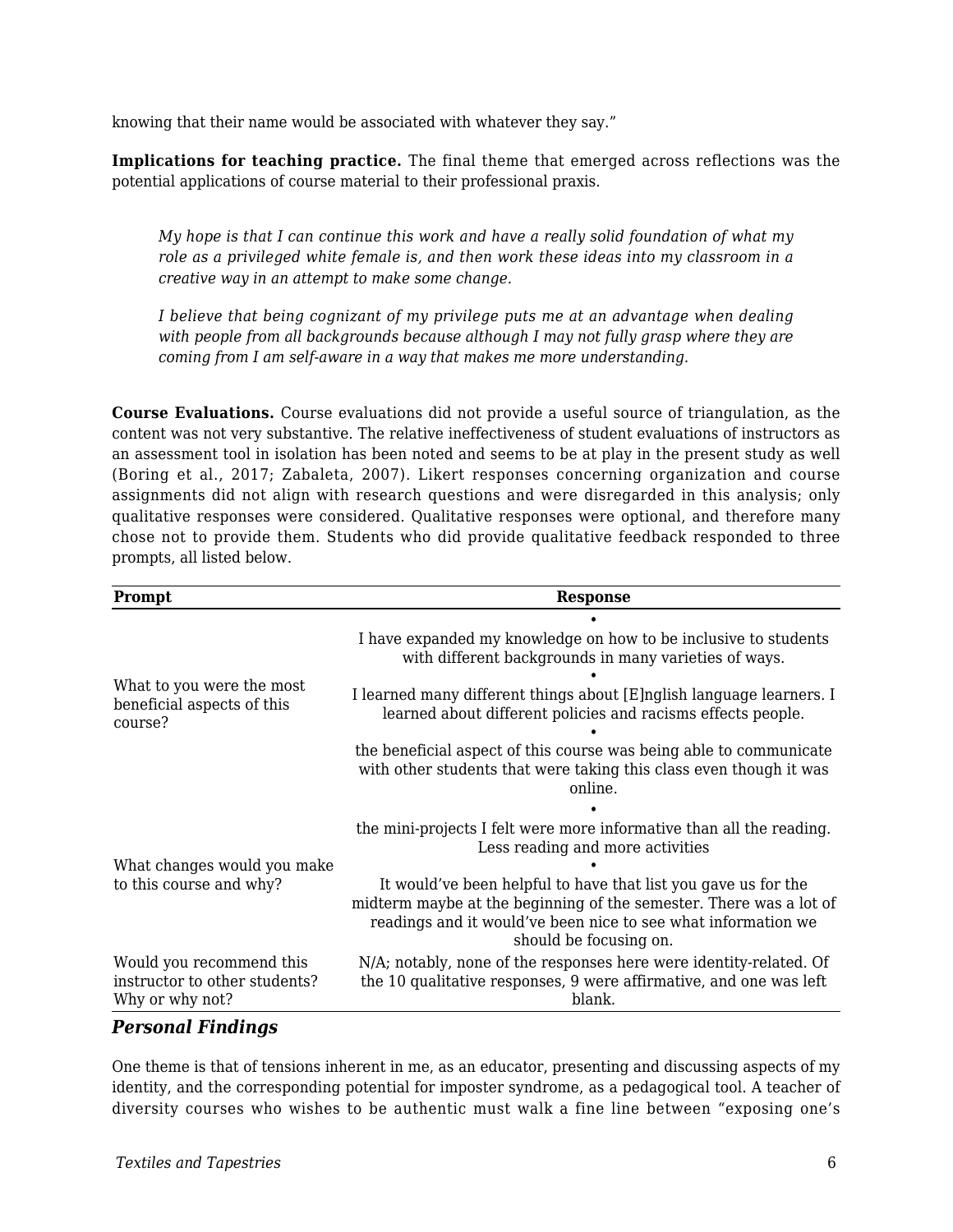vulnerability as a teacher educator and maintaining student teachers' confidence in the teacher educator as a leader" (Berry & Loughran, 2005, p. 171). Berry and Loughran describe this as

the tension between a constructive learning experience and an uncomfortable learning experience. We argue that good teaching about teaching should lay bare one's practice to the scrutiny of others through honest discussion about the impact of teaching on the development of others' learning. (p. 175)

Ultimately, after reviewing students' feedback and my own journals from the semester, as well as memos from the research process, I feel that this exposure, laying bare, and explicit acknowledgment of the corresponding tensions is well worth the risks and have strengthened my own teaching practice as well as my confidence in my own qualifications.

### **Discussion**

Although some students did tackle the tension of their own racial identity and their social justice orientation in their reflections, the relative lack of reflection on racial identity proportionate to more "safe" content-based review of course materials reflects the avoidance referred to previously. Korthagen and Verkuyl (2002) describe similar avoidance and the role of the educator's disclosure:

the workshop almost forced us to show our own genuine inner selves to student teachers, especially in those moments were these students were confronted with parts of themselves they had long tried to avoid being aware of. In trying to stay close to these students in such moments, we as teacher educators were confronted with the question "do we meet our students or ourselves?" (p. 46)

Other self-study researchers have highlighted the importance of vulnerability (Cutri & Whiting, 2015; Stolle et al, 2018), and modeling more of this vulnerability for our students may help encourage them to be more reflective practitioners themselves. Encouraging this reflective vulnerability and risktaking among students could reduce avoidant behavior, increasing student engagement as well.

Another theme that became apparent from multiple data streams was that development of one's professional identity involved growing pains for both the instructor and students. While I was concerned with students' impressions regarding my expertise and knowledge, students revealed discomfort in realizations about their ignorance in statements such as: "The most challenging part of this class ... realizing how uneducated I am about most of the topics we talked about," and "I had trouble because I was raised to believe that someone can do anything they want to if they set their mind to it I have learned to recognize my affluent background in helping me achieve what I want easier than someone who may not have the same immediate opportunities." These excerpts depict not only personal growth but also acknowledgment of the difficulty inherent in recognizing one's privilege.

### **Implications for Teaching**

Personally, the "challenge" of self-reflection emerged as a theme in my own experience as well as students'. Self-reflection and social justice are both processes that are never fully achieved or "done,"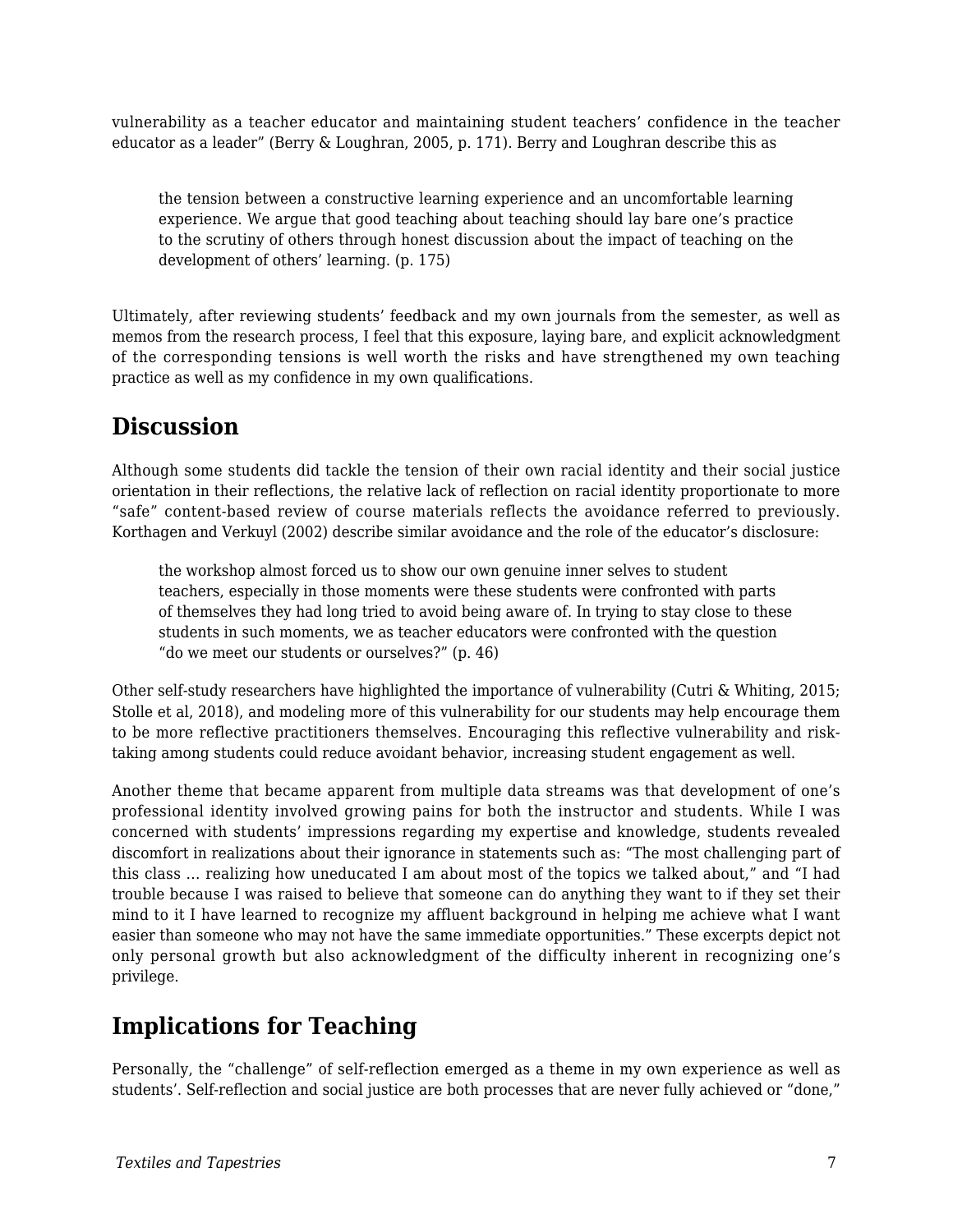never to be checked off and moved on from. Therefore, this self-study has reaffirmed the value of continuing to reflect on my teaching practices and explore areas of vulnerability and discomfort to allow for further growth.

Students' reflections on the impact of the online format on their peer discussions also hold implications for educators hoping to discuss race and privilege in online teacher education courses. Ham and Davey's 2002 aforementioned observation appears to hold true, at least in this case, as students reported feeling vulnerable posting their opinions on the discussion board with their names and avatars attached. However, most students who reported these feelings also acknowledged it as a valuable aspect of the course. While one student indicated that they would have preferred anonymity, this raises the question of whether the comfort provided by anonymity would be beneficial for this type of discussion; after all, one never has the opportunity to stand in front of a class and teach anonymously. Therefore, teacher educators utilizing online discussions may support students by acknowledging the vulnerability inherent in engaging in such a platform and explicitly discuss the connection between this vulnerability and professional identity development.

## **Implications for Research**

In response to the proliferation of online courses in recent years, S-STEP researchers have also begun to focus more on online teacher education (Garbett & Ovens, 2017; Murphy & Pinnegar, 2018). But it still represents a small sliver of self-studies when compared to those conducted in the context of more traditional classrooms. Continued self-studies conducted by online teacher educators would serve to further understanding from an emic perspective of how online classes contribute to teacher educators' development similarly to, or differently from, face-to-face contexts. They would also support the qualitative exploration of students' experiences of online teacher education courses, a question that has been addressed disproportionately by quantitative comparative studies of online versus face-to-face classes.

Educational researchers, in general, have recently devoted quite a bit of scholarship to computersupported collaborative learning, but not much of this research overlaps with the scholarship devoted to diversity and social justice education. As the need for social justice-oriented curriculum becomes more clear and urgent, further research on social and ethical implications of engaging in such personal and identity-driven discussion on a virtual platform would be valuable for any teachers, teacher educators, and administrators who are involved in online teacher education.

### **References**

Bass, L. (2002). Self-study and issues of privilege and race. In C. Kosnik, A. Freese, & A. P. Samaras (Eds.), *Making a difference in teacher education through self-study: Proceedings of the Fourth International Conference of the Self-Study of Teacher Education Practices* (pp. 20–25). OISE/University of Toronto.

Berry, A. & Loughran, J. (2005). Teaching about teaching: the role of self-study. In C. Mitchell, S. Weber, & K. O'Reilly-Scanlon (Eds.), *Just who do we think we are?: Methodologies for autobiography and self-study in teaching.* Routledge-Falmer.

Boring, A., Ottoboni, K., & Stark, P.B. (2017). Student evaluations of teaching (mostly) do not measure teaching effectiveness. *ScienceOpen Research,* 1-11.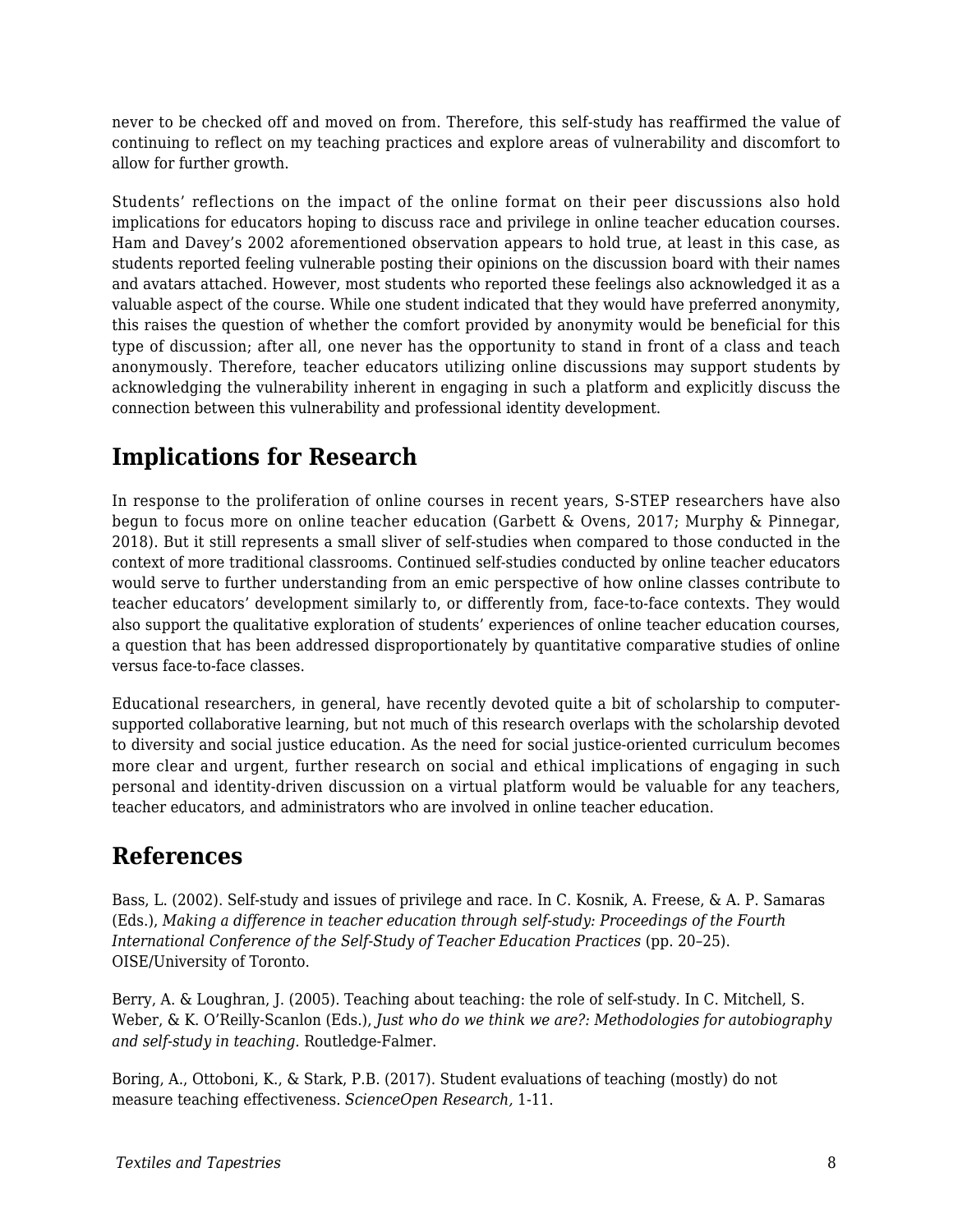Bowman, N. (2010). Disequilibrium and resolution: The nonlinear effects of diversity courses on wellbeing and orientations toward diversity. *The Review of Higher Education*, *33*(4), 543- 563.

Castellanos, M., & Cole, D. (2015). Disentangling the impact of diversity courses: Examining the influence of diversity course content on students' civic engagement. *Journal of College Student Development, 56*(8).

Cutri, R. M., & Whiting, E. (2015). The emotional work of discomfort and vulnerability in multicultural teacher education. *Teachers and Teaching Theory and Practice, 21*(8), 1010- 1025.

Cutri, R., & Whiting, E. F. (2018). Using self-study of teacher education practice methodology to navigate e-learning course development. In D. Garbett & A. Ovens (Eds.), *Pushing boundaries and crossing borders: Self-study as a means for researching pedagogy* (pp.179-186). S- STEP.

Dacey, C., Abrams, L., Strom, K., & Mills, T. (2017). The future of self-study: Through and with technology. In D. Garbett & A. Ovens (Eds.), *Being self-study researchers in a digital world* (pp. 167-174)*.* Springer.

Feldman, A. (2003). Validity and quality in self-study. *Educational Researcher, 32*(3), 26-28.

Garbett D., & Ovens A. (Eds.), *Being self-study researchers in a digital world: Future oriented research and pedagogy in teacher education*. Springer.

Gay, G. & Kirkland, K. (2003). Developing cultural critical consciousness and self- reflection in preservice teacher education. *Theory Into Practice, 42*(3), 181-187.

Gurin, P., Dey, E. L., Hurtado, S., & Gurin G. (2002). Diversity and higher education: Theory and impact on educational outcomes. *Harvard Educational Review, 72*(3), 330-366.

Ham, V. & Davey, R. (2002). Is virtual teaching, real teaching? *Making a difference in teacher education through self-study: Proceedings of the Fourth International Conference of the Self-Study of Teacher Education Practices* (pp. 20–25). OISE/University of Toronto.

Ham, V. & Kane, R. (2004). Finding a way through the swamp: A case for self-study as research. In J. Loughran, M. L. Hamilton, V. LaBoskey, & T. Russell (Eds.), *International handbook of self-study of teaching and teacher education practices II* (pp. 1295-1332). Kluwer Academic.

Hamilton M.L., Pinnegar S. (2017). Self-study of teaching and teacher education practices methodology and the digital turn. In D. Garbett, A. Ovens (Eds.), *Being self-study researchers in a digital world: Future oriented research and pedagogy in teacher education* (pp. 11-32). Springer.

Hurtado, S., Alvarado, A.R., & Guillermo-Wann, C. (2014). Thinking about race: The salience of racial identity at two- and four-year colleges and the climate for diversity. *The Journal of Higher Education, 86*(1), 127-155.

Kitchen, J. (2019). Attending to the concerns of teacher candidates in a social justice course: A selfstudy of a teacher educator. *Studying Teacher Education, 16*(1), 6-25.

Korthagen, F., & Verkuyl, H. (2002). Do you meet your students or yourself? Reflections on professional identity as an essential component of teacher education. In C. Kosnik, A. Freese, & A. P. Samaras (Eds.), *Making a difference in teacher education through self- study. Proceedings of the*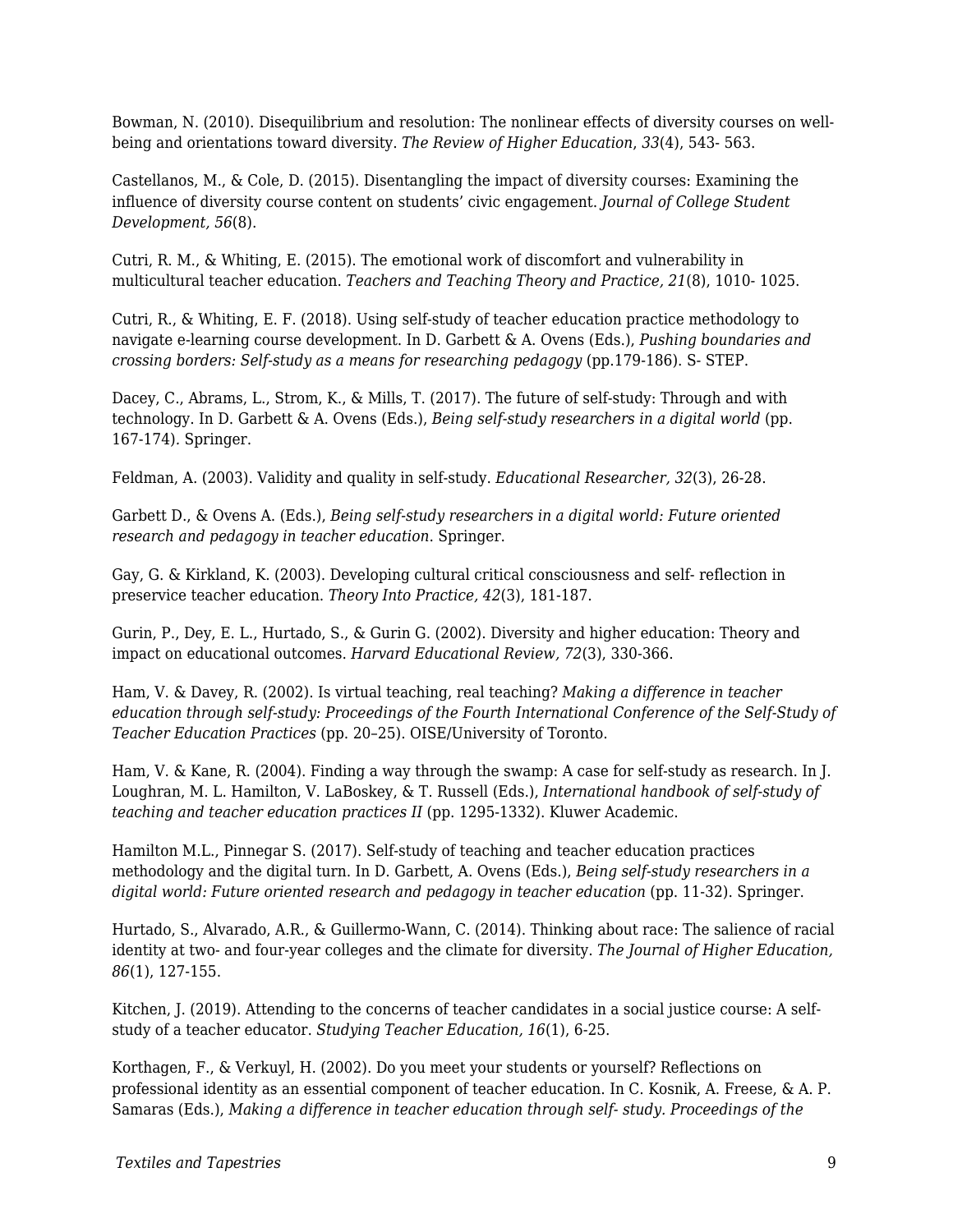*Fourth International Conference of the Self-Study of Teacher Education Practices (pp. 43-47).* OISE/University of Toronto.

LaBoskey, V. K. (2004). The methodology of self-study and its theoretical underpinnings. In J.J. Loughran, M.L. Hamilton, V.K. LaBoskey, & T. Russell (Eds.), *International handbook of self-study of teacher education practices.* Kluwer Academic Publishers.

Ladson-Billings, G. (1999). Preparing teachers for diversity: Historical perspectives, current trends, and future directions. In L. Darling-Hammond & G. Sykes (Eds.), *Teaching as the learning profession: Handbook of policy and practice* (pp. 86–123). Jossey-Bass.

Laughter, J.C. (2011). Rethinking assumptions of demographic privilege: Diversity among white preservice teachers. *Teaching and Teacher Education, 27*(1), 43-50.

Lighthall, F.F. (2004). Fundamental features and approaches of the s-step enterprise. In J. Loughran, M. L. Hamilton, V. LaBoskey, & T. Russell (Eds.), *International handbook of self- study of teaching and teacher education practices.* Springer.

Lunenberg, M., Zwart, R., & Korthagen, F. (2010). Critical issues in supporting self- study. *Teaching and Teacher Education*, 26(6), 1280-1289.

Mezirow, J. (1991). Transformative dimensions of adult learning. Jossey-Bass.

Murphy, M.S., & Pinnegar, S. (2018). Considering the relational in online courses. *Pushing boundaries and crossing borders: Self-study as a means for researching pedagogy (*pp. 171-178). S-STEP.

NCES. (2018). "Degrees in education conferred by postsecondary institutions, by level of degree and sex of student: Selected years, 1949-50 through 2016-17." In *Digest of Education Statistics,* 2018. National Center for Education Statistics. Available at: [https://edtechbooks.org/-ZAG](https://nces.ed.gov/programs/digest/d18/tables/dt18_325.40.asp)

Parker, E. T., Barnhardt, C. L., Pascarella, E.T., & McCowin, J. A. (2016). The impact of diversity courses on college students' moral development. *Journal of College Student Development, 57*(4), 395-410.

Prus, R. (1996). Symbolic interaction and ethnographic research: Intersubjectivity and the study of human lived experience. SUNY Press.

Saldaña, J. (2016). The coding manual for qualitative researchers. 3rd ed. SAGE.

Smith, D. R. & Ayers, D. F. (2006). Culturally responsive pedagogy and online learning: Implications for the globalized community college. *Community College Journal of Research and Practice, 30*(5-6), 401-415.

Smith, L., Kashubeck-West, S., Payton, G., & Adams, E. (2017). White professors teaching about racism: Challenges and rewards. *The Counseling Psychologist*, *45*(5), 651–668.

Stauss, K., Koh, E., & Collie, M. (2018). Comparing the effectiveness of an online human diversity course to face-to-face instruction. *Journal of Social Work Education,* 54*(2),*1-14.

Stolle, E.P., Frambaugh-Kritzer, C., Freese, A., & Perrson, A. (2018). What makes a critical friend?: